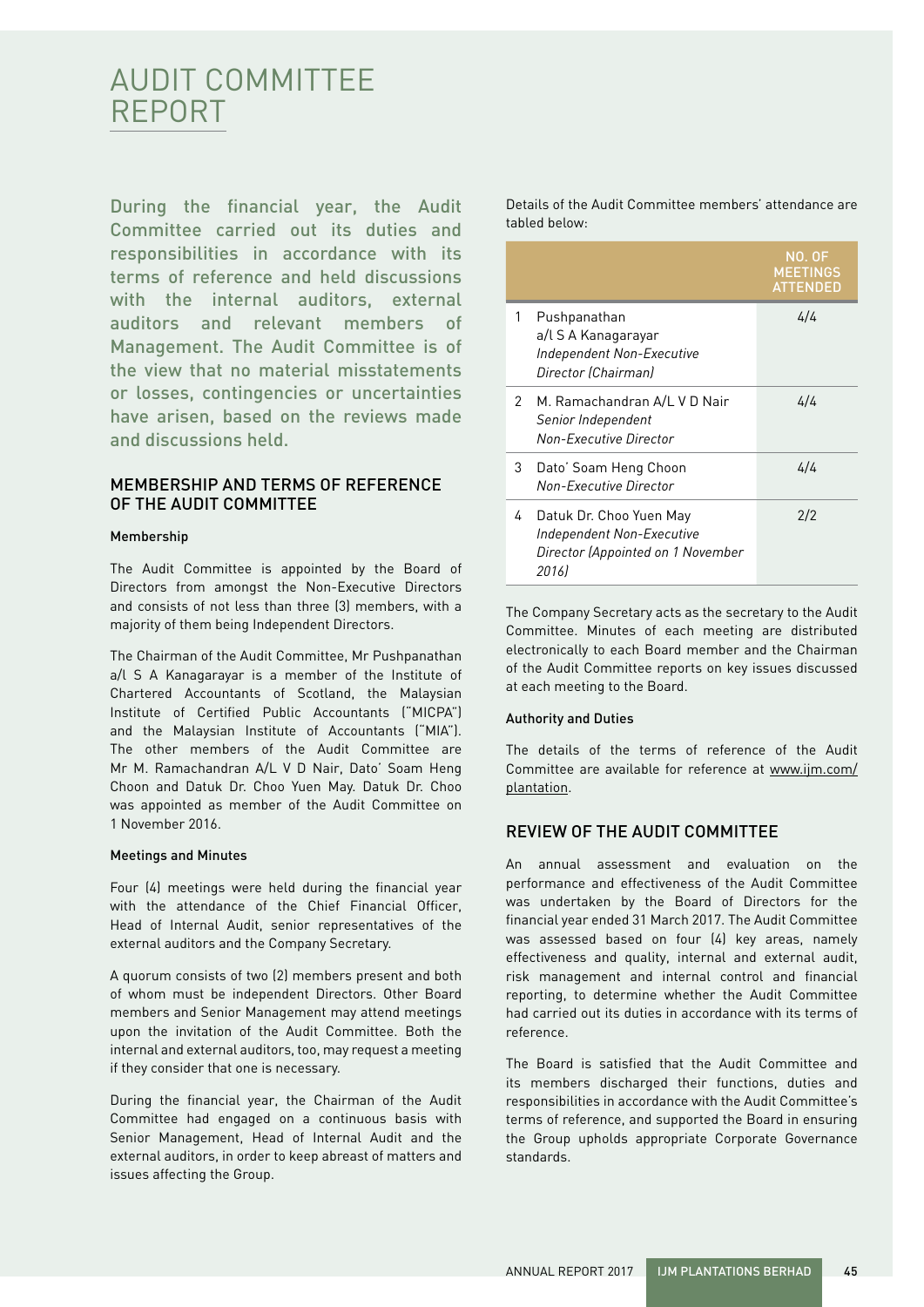# AUDIT COMMITTEE REPORT

# SUMMARY OF ACTIVITIES FOR THE FINANCIAL YEAR

During the year, the Audit Committee carried out the following activities:

#### 1.0 Financial Reporting

- Reviewed the quarterly financial results and announcements as well as the year end financial statements of the Group, and recommended them for approval by the Board;
- In the review of the quarterly financial results and annual audited financial statements, the Audit Committee discussed with Management and the external auditors, amongst others, the accounting principles and standards that were applied and their judgement of the items that may affect the financial results and statements; and
- Confirmed with Management and the external auditors that the Company's and Group's annual audited financial statements have been prepared in compliance with applicable Financial Reporting Standards.

#### 2.0 Internal Audit

- Reviewed and approved the annual audit plan proposed by the internal auditors to ensure the adequacy of the scope and coverage of work;
- Reviewed the effectiveness of the audit process, organisation structure, resource requirements (adequacy and suitability) for the year and assessed the performance of the overall Internal Audit function;
- The Audit Committee met with the Head of Internal Audit twice during the year, without the presence of management, to review key issues within their sphere of coverage and responsibility. During the private session with the Head of Internal Audit, it was noted that there were no major concerns from the Head of Internal Audit and she conveyed that Internal Audit had been receiving full cooperation from the Management and staff;
- Reviewed the audit reports presented by the internal auditors on their findings and recommendations with respect to system and control weaknesses. The Audit Committee then considered those recommendations including the Management's responses thereto, before proposing that those control weaknesses be rectified and recommendations for improvements be implemented; and
- Reviewed the internal auditors finding on the significant whistleblowing cases, if any, and management's responses and resolutions thereon.

#### 3.0 External Audit

- Reviewed and endorsed the external auditors' audit strategy, audit plan and scope of work for the year;
- Oversee the relationship with the external auditors to ensure that their coverage is focused and that suitable overlap with the work of internal audit is achieved;
- Reviewed the assistance given by internal auditors to the external auditors;
- The Audit Committee deliberated on the external auditors' presentation of:
	- the terms, areas of responsibility, associated duties and scope of the audit as set out in the external auditors' engagement letter;
	- the overall work plan and fee proposal;
	- the major issues that arose during the course of the audit and their resolution;
	- key accounting and audit judgements;
	- the unadjusted differences identified during the audit; and
	- recommendations made by the external auditors in their management letters and the adequacy of management's responses thereto;
- Reviewed and approved the provision of non-audit services, if any, by the external auditors that were agreed prior to the commencement of their work and confirmed as permissible for the external auditors to undertake, as provided under the By-Laws of the Malaysian Institute of Accountants. The amount of audit fees incurred for the financial year ended 31 March 2017 are as follows:

| <b>FEES</b><br><b>INCURRED</b> | <b>AUDIT FEES</b><br><b>RM'000</b> |
|--------------------------------|------------------------------------|
| The Company                    | 145                                |
| The Group                      | 558*                               |

\* includes an amount of RM319,000 paid to other auditors of subsidiaries in Indonesia

There were no non-audit services rendered during the year.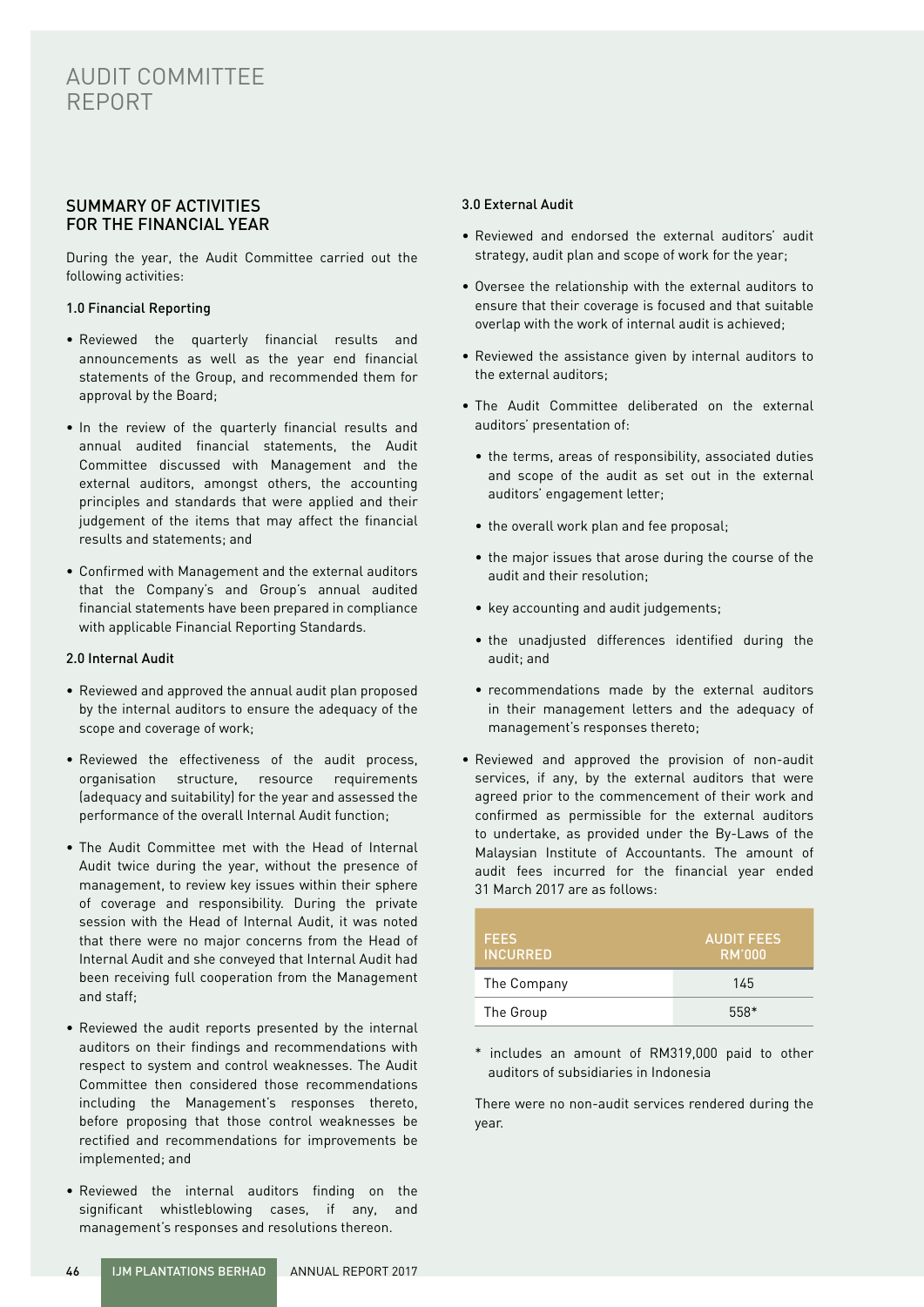- The Audit Committee met with the external auditors twice during the year, without the presence of management, to review key issues within their sphere of coverage and responsibility. During the private session with the external auditors, it was noted that there were no major concerns from the external auditors and they conveyed that they had been receiving full cooperation from the Management and staff;
- Reviewed the external auditors report to the Audit Committee;
- Reviewed, assessed and monitored the performance, suitability and independence of the external auditors pursuant to the External Auditors Policy ("the Policy"). The Audit Committee undertook an annual assessment to assess the performance, suitability and independence of the external auditors based on the quality of service, adequacy of resources, communication and interaction, as well as independence, objectivity and professional skepticism. The external auditors provide an annual confirmation of their independence in accordance with the terms of all professional and regulatory requirements.

Pursuant to the Policy, the partner responsible for the Group audit is rotated at least every five (5) financial years;

Following its review of the external auditors' effectiveness and independence, the Audit Committee concluded that there was nothing in the performance of the external auditors which required a change and that the relevant independence continues to be met. Accordingly, the Board was recommended to re-appoint PricewaterhouseCoopers as auditors of the Company. A resolution for their re-appointment will be tabled for approval at the forthcoming Annual General Meeting; and

• Recommended the proposed audit fee for the Board's approval.

#### 4.0 Risk Management Committee

• Reviewed the Risk Management Committee's reports, assessed the adequacy and effectiveness of the risk management framework and the appropriateness of Management's responses to key risk areas and proposed recommendations for improvements to be implemented.

#### 5.0 Related Party Transactions

• Reviewed the related party transactions that arose within the Group to ensure that the transactions are fair and reasonable to, and not to the detriment of, the minority shareholders.

### **TRAINING**

During the year, the Audit Committee members have attended conferences, seminars and training programmes. Details of these are available at www.ijm.com/plantation.

### INTERNAL AUDIT FUNCTION

The Internal Audit function has been outsourced to the Internal Audit Department ("IAD") of IJM Corporation Berhad ("IJM") which is headed by Ms Ong Ai Lin, who is a member of the MICPA, MIA and an Associate member of the Institute of Internal Auditors (AIIA), who reports directly to the Audit Committee on its activities based on the approved annual Internal Audit Plan. The Board has chosen to outsource this audit function as the Board is of the opinion that the operations of the Group by itself cannot support an effective IAD in terms of availability of appropriate skills and resources, which a large IAD through IJM can provide. Currently, IJM's IAD comprises twenty-four (24) auditors with approximately 44,000 available man-hours per annum.

The level of expertise and professionalism at the end of the financial year end of 2016-2017 is as follows:

| <b>EXPERTISE CATEGORY</b>                   | <b>PERCENTAGE OF</b><br><b>TOTAL AUDITORS</b> |
|---------------------------------------------|-----------------------------------------------|
| Diploma                                     | 4%                                            |
| Bachelor's Degree                           | 50%                                           |
| Post Graduate<br>(MBA, MA, etc)             | 8%                                            |
| Professional<br>(CPA, CIA, ACCA, CIMA, etc) | 38%                                           |

The total Internal Audit costs incurred for the Group for the financial year ended 31 March 2017 was approximately RM600,000.

The internal auditors have direct access to the Audit Committee and the Chief Executive Officer & Managing Director. The Audit Committee is satisfied that the internal auditors' independence have been maintained as adequate safeguards are in place. All internal auditors have signed the annual declaration that they were and had been independent, objective and in compliance with the Code of Ethics and Conduct of IJM, the Malaysian Institute of Accountants, and the Institute of Internal Auditors in carrying out their duties for the financial year.